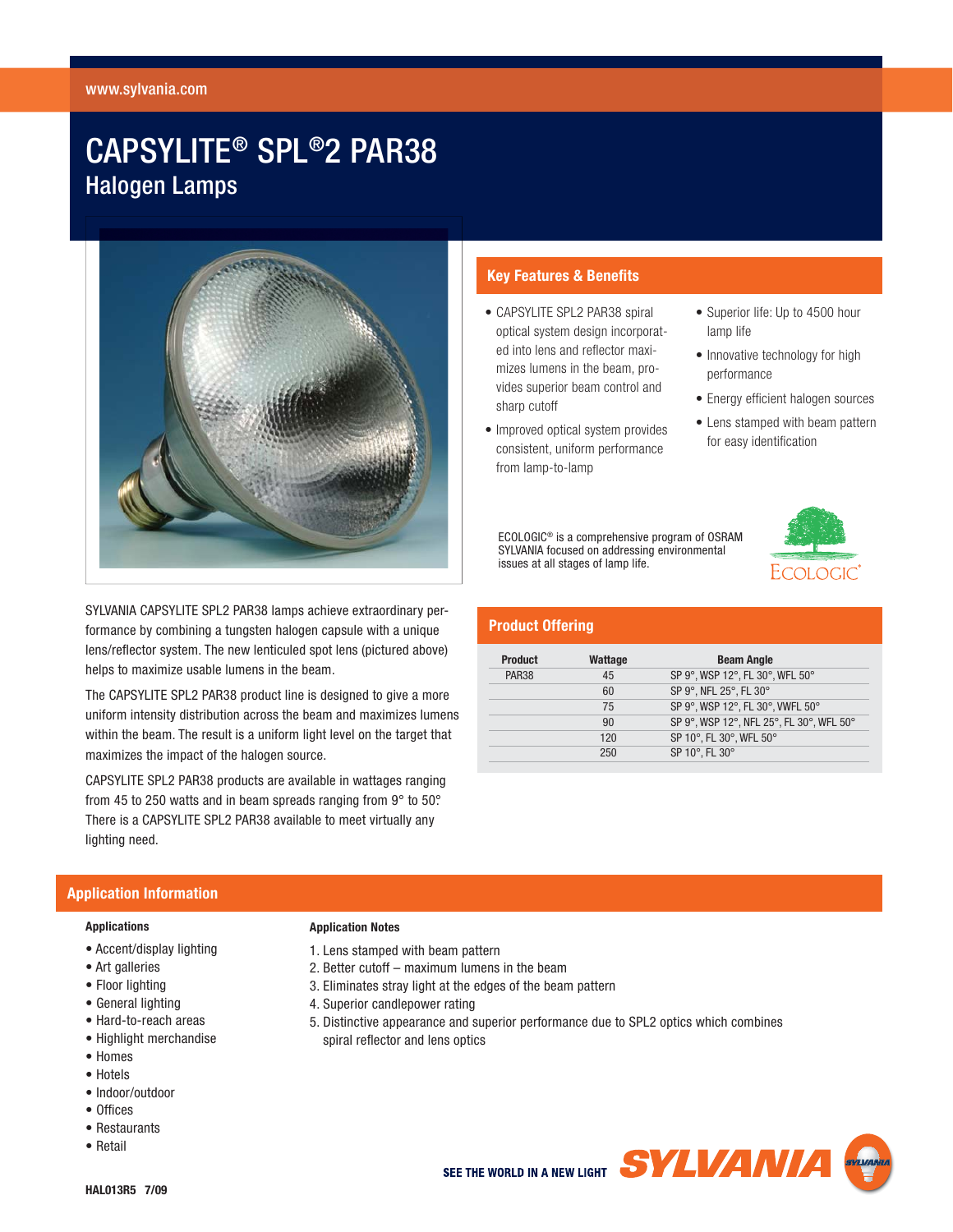# **Specification Data**

| Catalog #   | <b>Type</b> |
|-------------|-------------|
| Project     |             |
| Comments    |             |
| Prepared by | Date        |
|             |             |

# **Ordering Information**

| Item          | <b>Ordering</b>     |         |                     | Average<br>Rated |              |           | <b>Beam</b>  |               |           |
|---------------|---------------------|---------|---------------------|------------------|--------------|-----------|--------------|---------------|-----------|
| <b>Number</b> | <b>Abbreviation</b> | Wattage | <b>Base</b>         | Life (hrs.)      | <b>Volts</b> | CBCP (cd) | Angle        | <b>Lumens</b> | MOL (in.) |
| 14590         | 45PAR38/HAL/SP9     | 45      | <b>Medium Skirt</b> | 2,500            | 120          | 10,000    | $9^\circ$    | 560           | 5 5/16    |
| 14593         | 45PAR38/HAL/SP9     | 45      | <b>Medium Skirt</b> | 2,500            | 130          | 10,000    | $9^\circ$    | 560           | $5\;5/16$ |
| 15538         | 45PAR38/HAL/SP      | 45      | <b>Medium Skirt</b> | 2,500            | 120          | 10,000    | $9^\circ$    | 560           | 5 5/16    |
| 14589         | 45PAR38/HAL/WSP12   | 45      | <b>Medium Skirt</b> | 2,500            | 120          | 6,300     | $12^{\circ}$ | 560           | $5\;5/16$ |
| 14592         | 45PAR38/HAL/WSP12   | 45      | <b>Medium Skirt</b> | 2,500            | 130          | 6,300     | $12^{\circ}$ | 560           | $5\;5/16$ |
| 14588         | 45PAR38/HAL/FL30    | 45      | <b>Medium Skirt</b> | 2,500            | 120          | 1,500     | $30^\circ$   | 560           | 5 5/16    |
| 14591         | 45PAR38/HAL/FL30    | 45      | <b>Medium Skirt</b> | 2,500            | 130          | 1,500     | $30^\circ$   | 560           | 5 5/16    |
| 15537         | 45PAR38/HAL/FL      | 45      | <b>Medium Skirt</b> | 2,500            | 120          | 1,500     | $30^\circ$   | 560           | $5\;5/16$ |
| 14010         | 45PAR38/HAL/WFL50   | 45      | <b>Medium Skirt</b> | 2,500            | 130          | 700       | $50^\circ$   | 560           | $5\;5/16$ |
| 14469         | 60PAR38/HAL/SP9     | 60      | <b>Medium Skirt</b> | 3,000            | 120          | 15,000    | $9^\circ$    | 850           | 5 5/16    |
| 14449         | 60PAR38/HAL/SP9     | 60      | <b>Medium Skirt</b> | 3,000            | 130          | 15,000    | $9^\circ$    | 850           | $5\;5/16$ |
| 14472         | 60PAR38/HAL/NFL25   | 60      | <b>Medium Skirt</b> | 3,000            | 120          | 3,400     | $25^{\circ}$ | 850           | 5 5/16    |
| 14468         | 60PAR38/HAL/FL30    | 60      | <b>Medium Skirt</b> | 3,000            | 120          | 2,500     | $30^\circ$   | 850           | $5\;5/16$ |
| 14448         | 60PAR38/HAL/FL30    | 60      | <b>Medium Skirt</b> | 3,000            | 130          | 2,500     | $30^\circ$   | 850           | $5\;5/16$ |
| 14514         | 75PAR38/HAL/SP9     | 75      | <b>Medium Skirt</b> | 2,500            | 120          | 21,000    | $9^\circ$    | 1,060         | 5 5/16    |
| 14516         | 75PAR38/HAL/SP9     | 75      | <b>Medium Skirt</b> | 2,500            | 130          | 21,000    | $9^\circ$    | 1,060         | 5 5/16    |
| 14510         | 75PAR38/HAL/WSP12   | 75      | <b>Medium Skirt</b> | 2,500            | 120          | 12,300    | $12^{\circ}$ | 1,060         | $5\;5/16$ |
| 14513         | 75PAR38/HAL/FL30    | 75      | <b>Medium Skirt</b> | 2,500            | 120          | 3,150     | $30^\circ$   | 1.060         | $5\;5/16$ |
| 14515         | 75PAR38/HAL/FL30    | 75      | <b>Medium Skirt</b> | 2,500            | 130          | 3,150     | $30^\circ$   | 1,060         | 5 5/16    |
| 14517         | 75PAR38/HAL/WFL50   | 75      | <b>Medium Skirt</b> | 2,500            | 130          | 1,300     | $50^\circ$   | 1,060         | $5\;5/16$ |
| 14586         | 90PAR38/HAL/SP9     | 90      | <b>Medium Skirt</b> | 2,500            | 120          | 22,000    | $9^{\circ}$  | 1,310         | 5 5/16    |
| 14587         | 90PAR38/HAL/SP9     | 90      | <b>Medium Skirt</b> | 2,500            | 130          | 22,000    | $9^\circ$    | 1,310         | 5 5/16    |
| 15539         | 90PAR38/HAL/SP      | 90      | <b>Medium Skirt</b> | 2,500            | 120          | 22,000    | $9^{\circ}$  | 1,310         | $5\;5/16$ |
| 14580         | 90PAR38/HAL/WSP12   | 90      | <b>Medium Skirt</b> | 2,500            | 120          | 14,300    | $12^{\circ}$ | 1,310         | $5\;5/16$ |
| 14578         | 90PAR38/HAL/WSP12   | 90      | <b>Medium Skirt</b> | 2,500            | 130          | 14,300    | $12^{\circ}$ | 1,310         | $5\;5/16$ |
| 14601         | 90PAR38/HAL/NFL25   | 90      | <b>Medium Skirt</b> | 2,500            | 130          | 4,700     | $25^{\circ}$ | 1,310         | $5\;5/16$ |
| 15545         | 90PAR38/HAL/FL      | 90      | <b>Medium Skirt</b> | 2,500            | 120          | 3,500     | $30^\circ$   | 1,310         | 5 5/16    |
| 14579         | 90PAR38/HAL/FL30    | 90      | <b>Medium Skirt</b> | 2,500            | 120          | 3,500     | $30^\circ$   | 1,310         | $5\;5/16$ |
| 14577         | 90PAR38/HAL/FL30    | 90      | <b>Medium Skirt</b> | 2,500            | 130          | 3,500     | $30^\circ$   | 1,310         | $5\;5/16$ |
| 14602         | 90PAR38/HAL/WFL50   | 90      | <b>Medium Skirt</b> | 2,500            | 130          | 1,600     | $50^{\circ}$ | 1,310         | $5\;5/16$ |
| 14856         | 120PAR38/HAL/SP10   | 120     | <b>Medium Skirt</b> | 3,000            | 120          | 23,000    | $10^{\circ}$ | 1,800         | $5\;5/16$ |
| 14874         | 120PAR38/HAL/SP10   | 120     | <b>Medium Skirt</b> | 3,000            | 130          | 23,000    | $10^{\circ}$ | 1,800         | $5\;5/16$ |
| 14855         | 120PAR38/HAL/FL30   | 120     | <b>Medium Skirt</b> | 3,000            | 120          | 4,600     | $30^\circ$   | 1,800         | $5\;5/16$ |
| 14861         | 120PAR38/HAL/FL30   | 120     | <b>Medium Skirt</b> | 3,000            | 130          | 4,600     | $30^\circ$   | 1,800         | $5\;5/16$ |
| 14594         | 120PAR38/HAL/WFL50  | 120     | <b>Medium Skirt</b> | 3,000            | 120          | 2,000     | $50^\circ$   | 1,800         | 5 5/16    |
| 15526         | 250PAR38/HAL/SP10   | 250     | <b>Medium Skirt</b> | 4,500            | 120          | 50,000    | $10^{\circ}$ | 3,600         | 5 5/16    |
| 15558         | 250PAR38/HAL/FL30   | 250     | <b>Medium Skirt</b> | 4,500            | 120          | 9,000     | $30^\circ$   | 3,600         | $5\;5/16$ |
|               |                     |         |                     |                  |              |           |              |               |           |

# **Ordering Guide**

| 45       | <b>PAR38</b>    | <b>HAL</b> | <b>SP</b>                   | 9                      |
|----------|-----------------|------------|-----------------------------|------------------------|
| Wattage: | Parabolic       | Halogen    | <b>Beam Spread</b>          | Beam Angle             |
| 45       | Reflector       |            | $SP = Spot$                 | $9^\circ$ , $10^\circ$ |
| 60       | <b>Diameter</b> |            | $WSP = Wide Spot$           | $12^{\circ}$           |
| 75       | $38 = 38/8"$    |            | $NFL = \text{Narrow}$ Flood | $25^{\circ}$           |
| 90       |                 |            | $FL = Flood$                | $30^\circ$             |
| 120      |                 |            | $WFL = Wide Flood$          | $50^\circ$             |
| 250      |                 |            |                             |                        |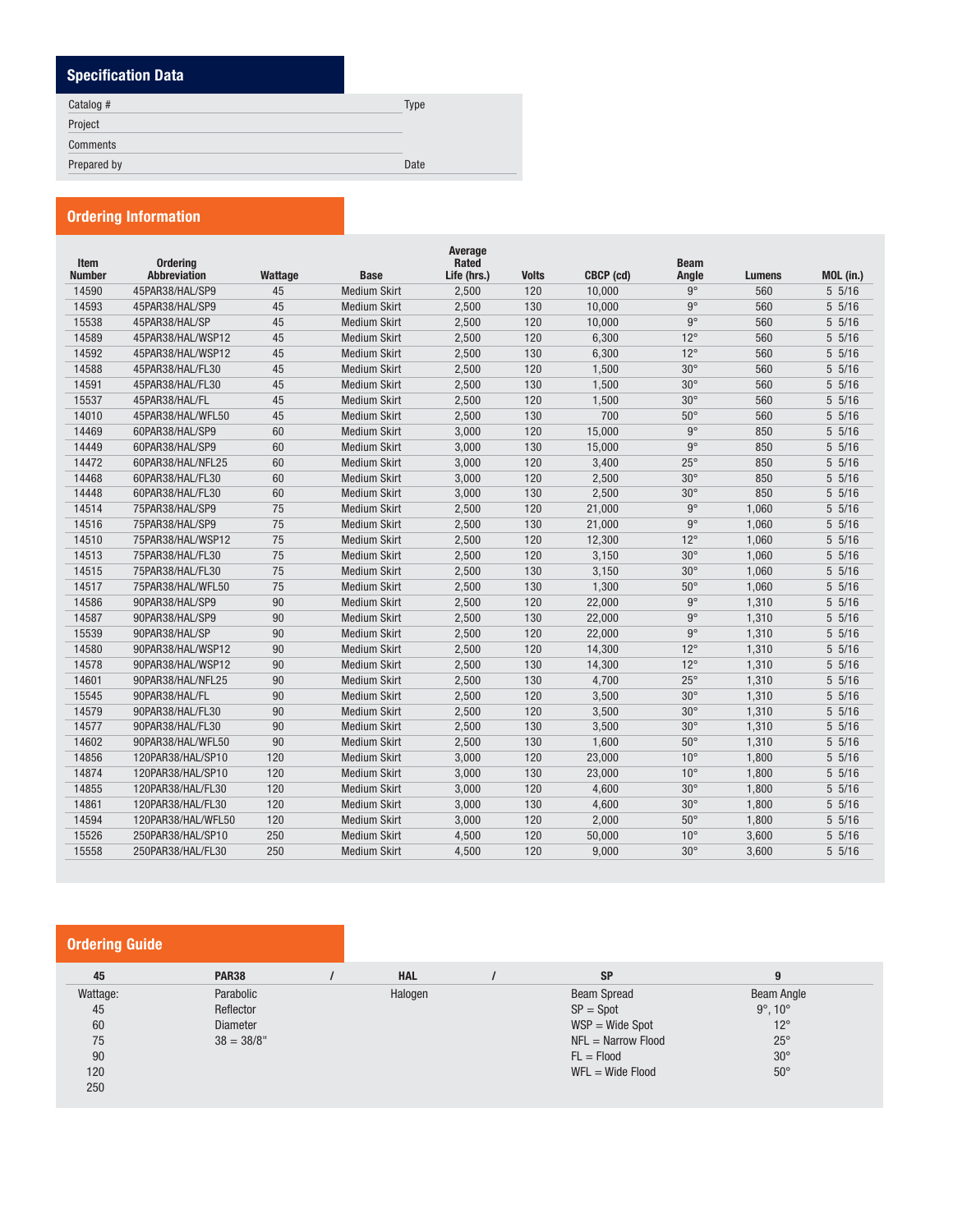### **Lamp Comparison**

| Product             | Wattage | Lumens | <b>Average Rated Life (hrs.)</b> |
|---------------------|---------|--------|----------------------------------|
| Halogen 45PAR38     | 45      | 560    | 2.500                            |
| Incandescent 65BR40 | 65      | 540    | 2.000                            |

**Diameter (in ft.)** 2.0 3.6 5.2

## **Technical Information**

#### **Footcandle**

















#### **120PAR38/HAL/WFL50**



\*Approximate footcandle values at center of beam



**45PAR38/HAL/WSP12**



**75PAR38/HAL/WFL50**

**fixalled fixalled fc\*** 

3.2 6.0 8.8

144 36 16



167 42 19

**fc\***

**45PAR38/HAL/FL30**



**90PAR38/HAL/SP9**

**final final fier** *fc***\*** 

**120PAR38/HAL/SP10**

0.9 1.3 1.8 2467 617 274



3.2 6.0 8.8



**45PAR38/HAL/WFL50**

**figure 1 fc**\*

78 19 9



#### **90PAR38/HAL/WSP12**



**120PAR38/HAL/FL30**

**figure 1 fc**\*

2.0 3.6

522 131 58 **Diameter (in ft.)** 1.7 3.1 4.4 **fc\***

**90PAR38/HAL/WFL50**



#### **250PAR38/HAL/SP10**



1.4 2.0





#### **250PAR38/HAL/FL30**





511 128

# For each available CAPSYLITE PAR lamp, this table shows how illuminance in footcandles varies as a function of distance.



1667 417 185

**fc\***

**60PAR38/HAL/SP9**

**Diameter (in ft.)** 0.9 1.3 1.8